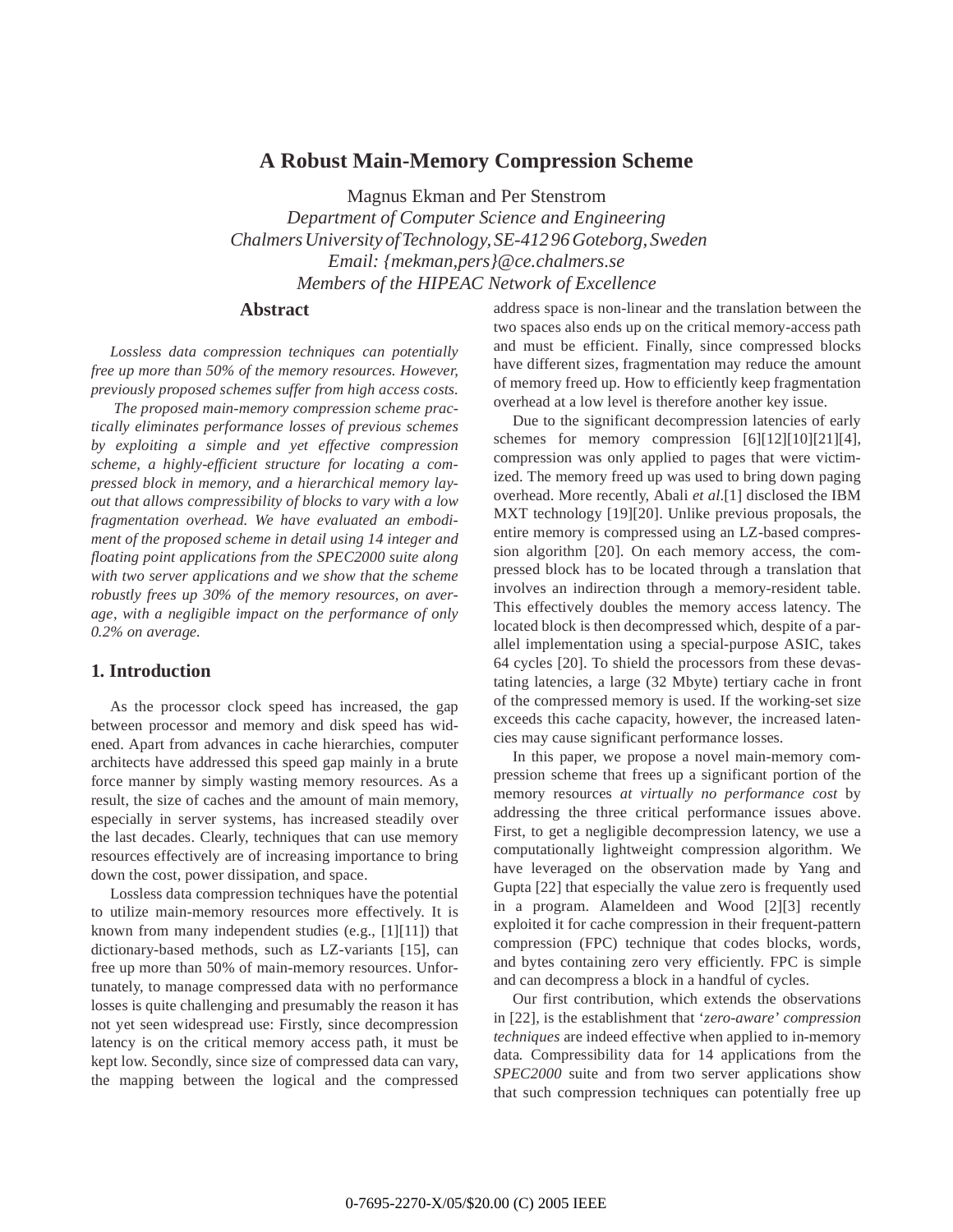50% of memory — zero-aware techniques are therefore competitive with computationally more demanding dictionary-based methods as used in, *e.g.*, IBM/MXT [19][20].

The main contribution of this paper is a novel mainmemory level compression scheme that can free up 30%, on average, of the memory resources with a performance overhead of only 0.2%. The route to this finding, however, made us solve several technical challenges. First, in order to locate a compressed memory block with a low overhead, our proposed memory mapping scheme allows for compactly keeping address translations in a TLB-like structure. This yields two advantages: (1) Address translation can be carried out in parallel with the L2 cache and (2) Blocks containing only zeros are quickly detected. Second, our scheme brings down fragmentation caused performance overhead by initiating relocation of parts of the compressed region only occasionally. We show that relocation happens sufficiently rarely to not cause any performance losses.

We first present compressibility statistics of zero-aware as well as other well-known compression techniques in the next section. We then present our memory-level compression scheme in Section 3. In Sections 4 and 5, we evaluate the performance of our compression technique focusing on fragmentation overhead and its potential performance losses. Section 6 relates our findings to work done by others before we conclude in Section 7.

## **2. Compressibility of main memory**

This section first establishes the relative occurrence and distribution of zero-valued locations in memory-level data. While Yang and Gupta [22] established that words containing zero are very common, we extend their results by looking at distributions across entities spanning from a single byte to a whole page. In contrast, Alameldeen and Wood [2][3] considered the relative occurrence of zero-valued locations at the cache-level and we will see whether their results extend to in-memory data. This is the topic of Section 2.1. Then in Section 2.2, we compare the compressibility of a class of zero-aware compression algorithms to more demanding dictionary-based methods. The results in this section are based on measurements on images that were created at the end of the run of the bench-

marks. Measurements in Section 5 will confirm that this is representative data by measuring several points throughout the execution of the benchmarks.

# **2.1. Frequency and distribution of zero-values**

Figure 1 shows the percentage of consecutive zeros and ones in the memory footprints for 16 benchmarks (see Section 4) on a SPARC based machine. For each application, the first bar shows the fraction of 8-Kbyte pages that are zero. The second, third, and fourth bars show the fraction of 64-byte blocks, 4-byte words and single bytes that are zero, respectively. The fifth and sixth bars show the fraction of blocks and single bytes that only contain ones.

As seen by the rightmost set of bars, which average the statistics across all applications, as many as 30% of the 64 byte blocks only contain zeros. Further, 55% of all bytes in the memory are all zero! The fraction of bytes and blocks only containing ones is low for most of the benchmarks but significant for two of them (*mesa* and *SpecJBB*) which suggests that they could be a target for compression. This data clearly shows that zero-aware (and possibly one-aware) compression techniques with byte-granularity have a great potential also at the memory level. We next compare their compressibility with more effective, but more computationally demanding, techniques.

#### **2.2. Compressibility with zero-aware algorithms**

The zero-aware techniques we consider are variations of Frequent Pattern Compression (FPC) [3]. In the baseline technique (from [3]), each word is coded by a three-bit prefix followed by a variable number of additional bits. The three-bit prefix can represent eight different patterns of which one represents uncompressed data and is followed by four bytes in uncompressed form. The seven other patterns are, zero-run (up to eight consecutive words are zero), 4-bit sign extended (SE), single byte SE, halfword SE, halfword padded with zero halfword, two halfwords each consisting of a sign-extended byte, and finally a word consisting of repeated bytes. The bits used to sign-extend 4-bit, byte, and halfword operands are thus compressed into a 3 bit prefix plus the operand.



**FIGURE 1. The graph shows the fraction of memory that contains zeros when partitioned into pages, blocks, words, and bytes corresponding to the first four bars. from left to right The fifth and the sixth bars show the fraction of blocks and single bytes that only contain ones.**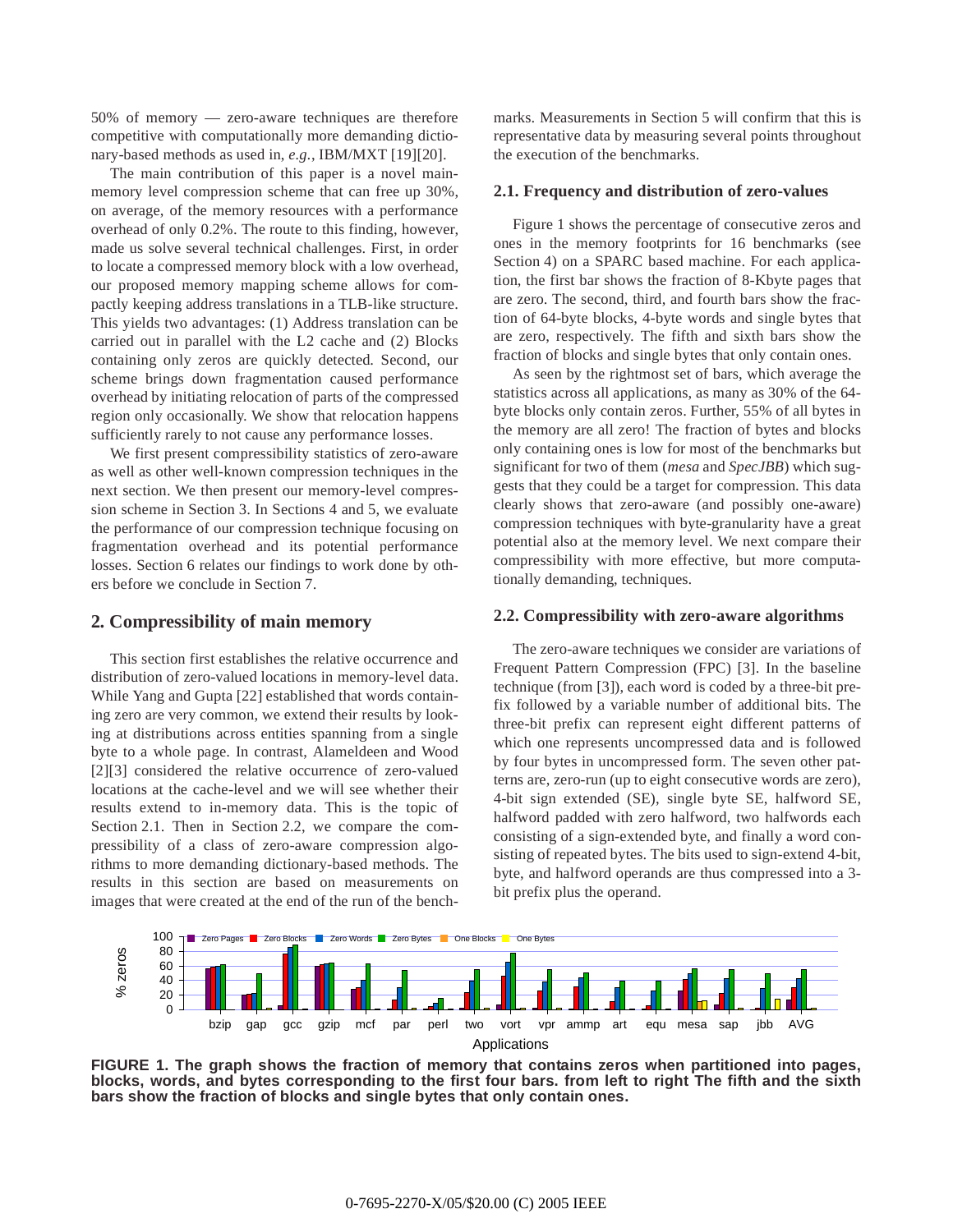Figure 1 suggests that negative numbers are not expected to be frequent since there are few occurrences of runs of consecutive *ones*. Further, it is intuitive to believe that some of the patterns supported by FPC are not very frequent either. We thus evaluate three simpler variations of FPC. The first one — *FPC only zeros* — uses eight patterns but does not code sign-extended negative numbers. The second one — *FPC simple* — only uses two prefix bits and thus only has four patterns (zero run, 1 byte SE, halfword SE, and uncompressed). Finally, the third variation — FPC simple only zeros — uses four patterns but does not allow sign-extended negative numbers.

We compare the compressibility of these FPC variations with some more computationally demanding compression techniques: X-MatchPro[14], which is designed to be implemented in hardware; and LZSS [17] which is similar to what is used in [1] and recently was proposed to be used for caches [8]. These algorithms are applied to 64-byte blocks. Further, to get a practical bound on the compressibility of the memory footprints we used the deflation algorithm (a combination of LZ77 [24] and static Huffman coding [9]) in zip and gzip on the entire footprints.

Figure 2 shows the compressibility of the various algorithms. The rightmost group of bars shows the average compressibility across all benchmarks. The first four bars in this group shows that the original version of FPC provides rather small advantages over the simplified versions, but for some of the benchmarks (*gap*, *mesa*, *SAP* and *SpecJBB*) there are significant differences. Further, LZSS

and X-MatchPro do better than FPC but the difference is not very large. While the deflate algorithm outperforms FPC with more than a factor of two, it is important to remember that deflate was applied to the entire image to establish a practical bound on compression; the other algorithms were applied to individual 64-byte blocks.

The graph shows that it is possible to achieve about 50% compression with zero-aware compression techniques such as FPC and in the compression scheme described in the next section, we assume the FPC although the particular choice of algorithm is orthogonal to our scheme.

## **3. Proposed memory compression scheme**

An overview of the proposed architecture is shown to the left in Figure 3. Data is compressed when it is brought in from disk so that the entire main memory is compressed. Each block is compressed individually using the baseline FPC algorithm detailed in Section 2 and is assigned one out of *n* fixed sizes after compression. These sizes are called *block thresholds* and are denoted  $t_0$ ,  $t_1$ ,...,  $t_n$ . The first and the last block thresholds are special in that they correspond to a block containing only zeros  $(t_0)$  and an uncompressed block  $(t_n)$ . Decompression of a memory block is triggered by a miss in the lowest level of the *cache* hierarchy. This may cause a block eviction and if the evicted cache block is dirty it needs to be compressed before it is written back to memory.



**FIGURE 2. Algorithm comparison. The bars represent resulting size (in %) for the seven algorithms.**



**FIGURE 3. Left: Overview of the compressed memory architecture. Right: Compression hierarchy partitioned into pages, sub-pages, and blocks.**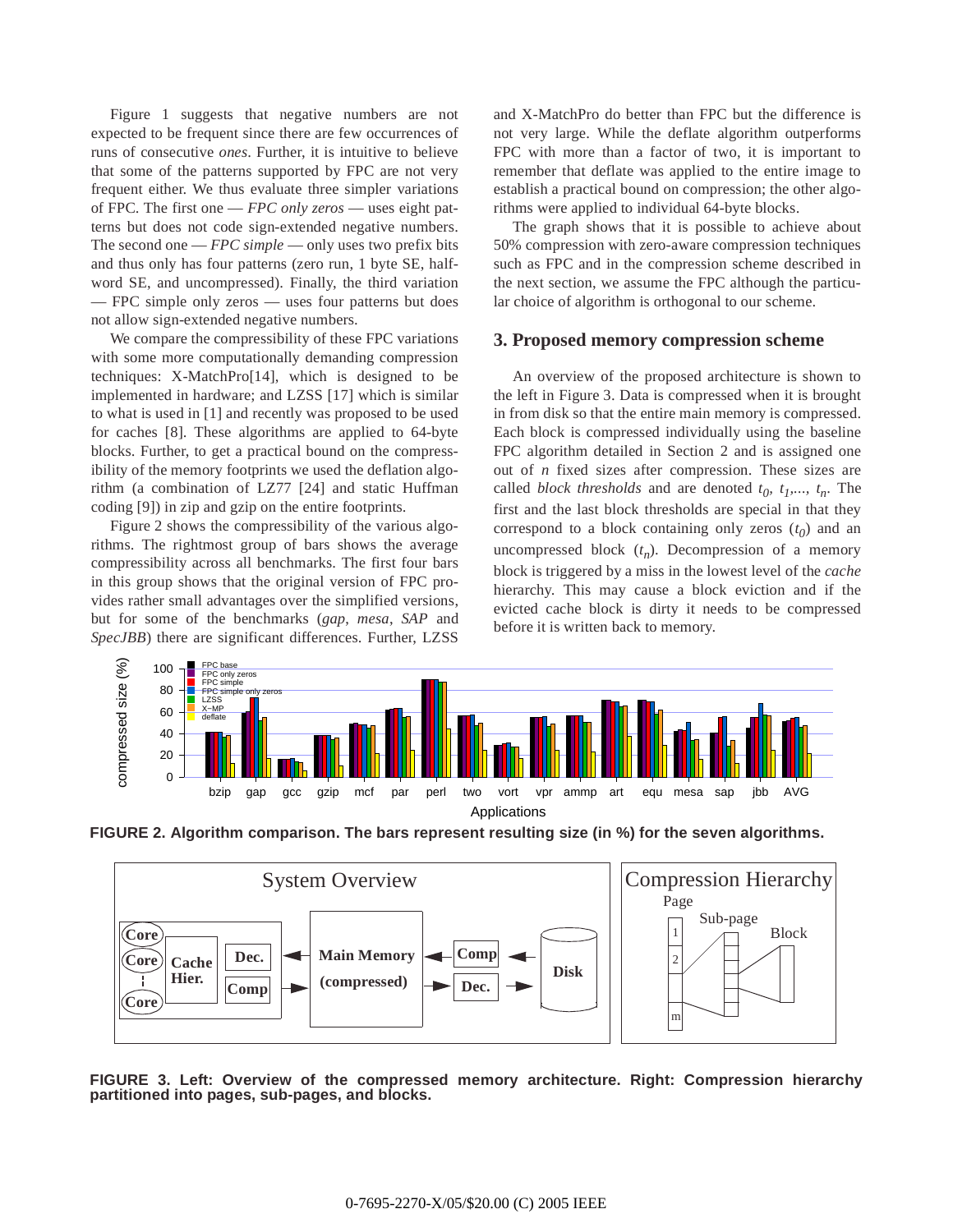If the size of the dirty block now matches another block threshold, the block will be assigned this new block threshold. Then, consecutive blocks in the address space need to be moved to make room for the block in the case the block size increases, denoted a *block overflow*, or to fill up the empty space in the case the block size decreases, denoted *block underflow*.

To reduce the number of occasions when blocks need to be relocated, a small *hysteresis*,  $h_k$ , is introduced for each threshold so that a block needs to be  $h_k$  bytes smaller than threshold  $t_k$  to change size. Thus, a block can always grow slightly without overflowing and once it has overflowed, its size needs to be reduced  $h_k$  bytes before a new relocation is needed. Further, to reduce the amount of data that needs to be relocated, each page is divided into *m* subpages in a hierarchical manner as shown to the right in Figure 3. Assuming such a hierarchy, only the blocks located after that block within the sub-page need to be relocated on a block overflow/underflow. The sub-pages can also be one out of *n* sizes called *sub-page thresholds* and the same holds for the pages. Hystereses are used at each level to reduce the number of sub-page and page overflows/underflows.

### **3.1. An example system**

Figure 4 shows one instantiation of the proposed compressed memory system to serve as an example. The number of block thresholds (*n*) in this example is four and they are set to 0, 22, 44, and 64, assuming a block size of 64

bytes. As we will show experimentally, setting  $t_0$  to zero takes advantage of the observation that many cache blocks only contain zeros. The threshold of each block is encoded with  $\log_2 n$  bits that are kept as a bit vector called *size vector* in the page table together with the address translation. Assuming four thresholds, the block sizes can be encoded with two bits as the values 00, 01, 10 and 11, where 00 denotes a block with only zeros, and 11 denotes an uncompressed block. The size of each sub-page, as well as the size of the page itself could be calculated from these bits, but to simplify the address translation process, the size vector also contains the encoded sizes for the sub-pages and the page.

The lower left part of Figure 4 shows the beginning of a page in memory and three blocks. Above that, the corresponding size vector (11 01 00 10....), is shown. The compressed size of block 0 is between 44 and 64 and hence is assigned size 64 (11). Block 1 is less than 22 and is assigned the size 22 (01). Block 2 only contains zeros and since size (00) is reserved for zeros, this block does not have to be stored in memory at all, given that the corresponding *size vector* is stored elsewhere. Thus, after block 1, block 3 is located, with the size code (10).

The size vector is needed on a cache miss to locate the requested block. To avoid requesting the size vector from memory, our scheme uses a structure on the processor chip called Block Size Table (BST) that caches block size vectors. This table has one entry per TLB entry and thus have the same miss rate and is filled on TLB-misses by the TLB-miss handler.



**FIGURE 4. Proposed architecture. Left: processor chip with the new structures added. Right: page table where each entry contains extra address bits since the page can be of a smaller size than the baseline system as well as bits for each block in the page encoding the current compressed size.**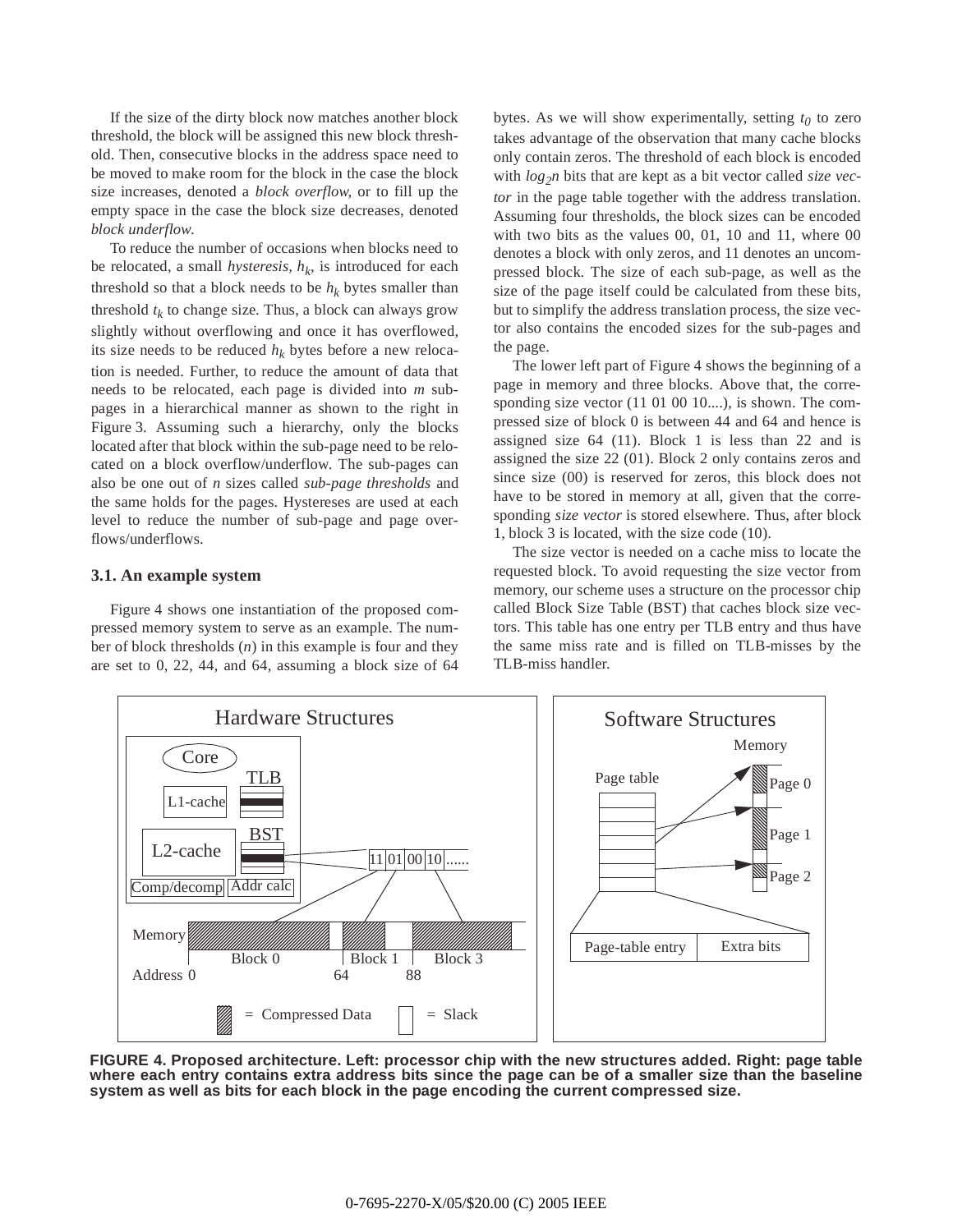Each entry in the BST consists of  $log_2 n$  bits for each memory block, sub-page, and the page itself in the corresponding page so the total number of bits for each entry is  $(PAGE\_SIZE/BLOCAL\_SIZE+m+1)*log_2 n$ , where *m* is the number of sub-pages in a page. In our example, assuming a page size of 8 KB, eight sub-pages, and a cache block size of 64 bytes, each entry consists of 34.25 bytes. A TLBentry that contains one physical and one virtual address, is typically 16 bytes in a 64-bit system, and hence the BST is about twice the size of a TLB. In the example the BST is located and accessed in parallel with the L2-cache but an alternative location would be on the memory controller. Having it on the processor chip comes with an immediate advantage though. If a block with only zeros is requested, the memory request can be immediately satisfied on the processor chip since the size vector indicates zero. Thus, in case of a load, a zero is immediately returned and the load instruction is completed quickly. The corresponding cache block is then cleared in the background, in parallel.

As mentioned above, the BST entry also contains the encoded sizes of the sub-pages in the page. To locate the address of a compressed block, the offset within the page must first be determined. This is done in the *address calculator* by adding the sizes of the sub-pages prior to the block and the sizes of the blocks located prior to the requested block in the same sub-page. To be able to do this, the address calculator keeps a table of the block thresholds and sub-page thresholds which are set globally for the system.

The address calculator must in the worst case add *m-1* sub-page sizes and *PAGE\_SIZE/(m\*BLOCK\_SIZE)-1* block sizes. With the previously assumed parameters and eight sub-pages for each page, this yields an addition of at most 22 small integers of between 6-10 bits. Another solution would be to first count the number of blocks for each of the *n* sizes and then multiply this with the size, and then do the same for the sub-pages and then add these two results together. We did preliminary timing and area estimates of this logic and found out that such a calculator that could complete the task in six cycles would at most occupy the space of between two and three 64 bit adders, which is negligible for modern processors. Given a BST access time of about twice the TLB access time and an address calculation of only six cycles it should be possible to hide this latency with the L2-cache access. Thus, in the case of an L2-cache miss, we already know where to find the block and no extra latency is added to the miss handling time. Power dissipation of the BST is not an issue if its size is comparable with a TLB and only accessed on L1-misses.

## **3.2. Block overflow/underflow handling**

On a write-back, the block is first compressed and the size is checked against the bits in the size vector. In case of

a block overflow or underflow, data in that sub-page need to be moved. The actual move is taken care of by an offchip DMA-engine in the background so that the processor can continue executing and avoid to consume precious chip bandwidth. We assume that the DMA-engine uses cyclestealing and does not exclude the processor from accessing memory that is not on the same sub-page or page that is being moved. When the transfer is done, the BST entry needs to be updated (by hardware) to reflect the new block and sub-page sizes. Later, this entry needs to be written back to the page table if it is not updated at the same time as the BST entry. We note that these updates raise issues similar to TLB consistency [18] in a large scale system but do not elaborate on it more in this paper.

When data is being moved, no further misses to that sub-page (or page in the case of a sub-page overflow/ underflow) can be handled and the processor has to stall on such misses. However, since overflows can only happen on a write-back which is expected to happen when the block has not been used for a while, it is reasonable to believe that blocks located close to the block will not be needed in the near future due to spatial locality. Thus block/subpage moves should not affect performance by much. In the rare event of a page overflow, a trap is generated and the virtual memory manager will have to find a new location for the page and notify the DMA-engine to perform the move. We will experimentally verify that overflows/underflows do not introduce any severe performance losses.

### **3.3. Operating-system modifications**

As mentioned before, the page table must be modified to include the size vectors so that they can be loaded just like the address translation on a TLB-miss. Also, since the pages are of variable size, pointers to pages must use more bits. Assuming that the page thresholds must be of a size that is a multiple of *p* bytes, the number of extra bits will be  $log_2(PAGE\_SIZE/p)$ . Together with the size vector the storage overhead will be *(PAGE\_SIZE/BLOCK\_SIZE)\*log<sub>2</sub>n* + *log2(PAGE\_SIZE/p)* per page in the pathological case when no gain is made from compression. If we assume that all of the page thresholds are multiples of 512 bytes, this storage overhead is a tiny 0.4%.

The virtual memory manager also needs to be slightly modified so that instead of just keeping one pool of free pages, it needs to maintain one pool for each of the *n* compressed page sizes. On a page fault, the page is read from disk, compressed and assigned a page size. The size vector is also created at this point and inserted into the page table. Also, if the page table entry is not updated on each overflow/underflow, the TLB-miss handler needs to write back the evicted BST entry on a TLB miss so the page table contains the correct size vector.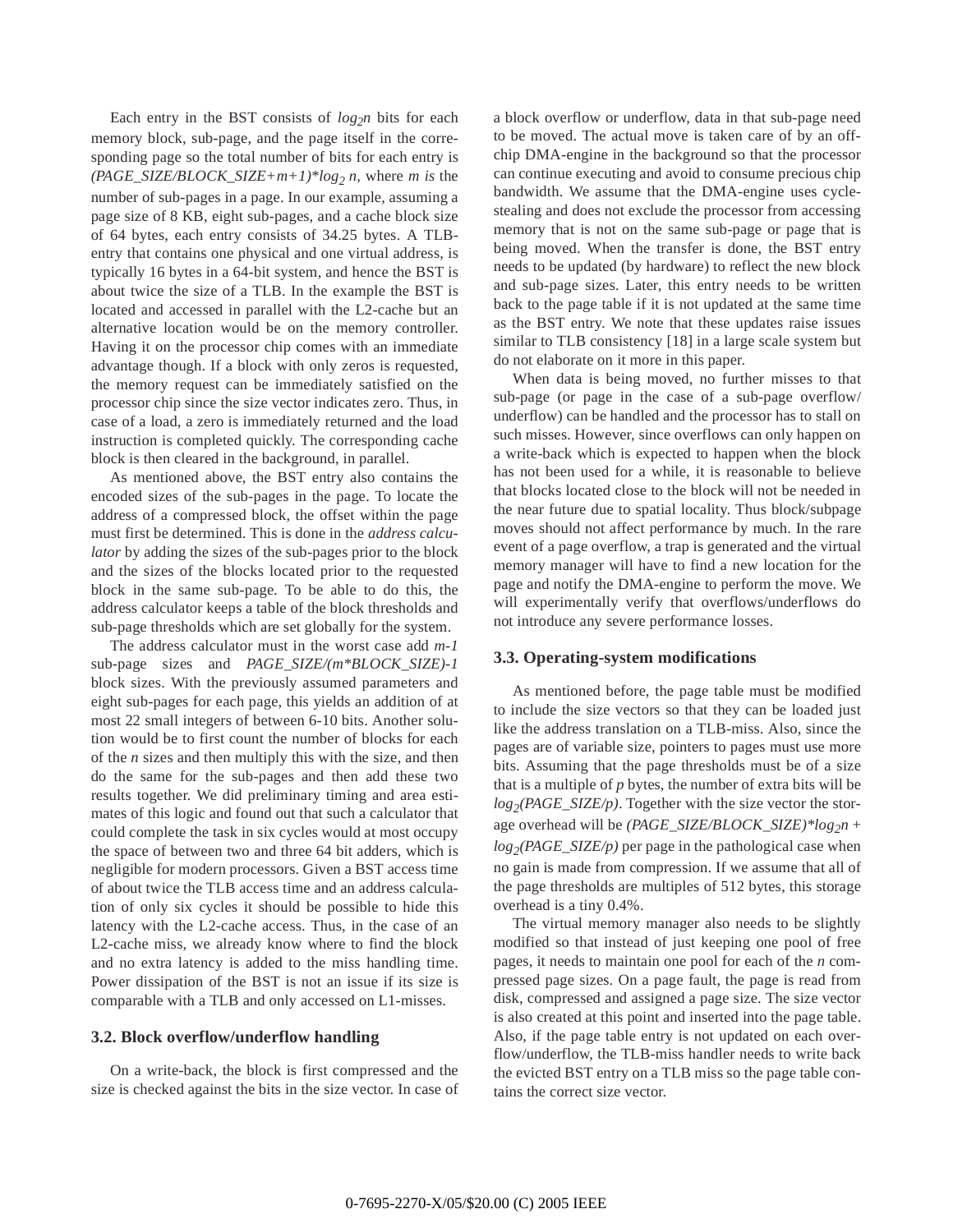# **4. Experimental methodology**

To evaluate the proposed memory compression scheme we have used simulation at two levels of detail: one *cycle accurate* and one simpler but much *faster* that models the processor as an in-order single issue and has the advantage that it is fast enough to enable us to run the benchmarks to completion. Both simulators are based on Simics [13] which comes in various flavors with various levels of detail. The fast simulator uses the timing-model interface for the in-order version of Simics while the cycle-accurate simulator uses the Micro-Architectural Interface (MAI) version of Simics and models a dynamically scheduled multiple-issue out-of-order processor with non-blocking caches. For our multithreaded workloads we simulate a chip multiprocessor with several copies of the same processor core but with a shared L2-cache where the size is scaled by the number of threads.

The fast simulator is used to collect statistics about compression rate and overflows/underflows to establish the wins with compression as well as building intuition into performance-related issues while the cycle-accurate simulator is used to get detailed results about impact on the number of executed instructions per second (IPC). Since the cycle accurate simulator is too slow to run the entire benchmarks we have simulated a single simulation point for each benchmark that is representative of the overall behavior of the benchmark according to [16]. Table 1 shows the baseline parameters for the simulated system. The instruction set architecture (ISA) is Sparc-V9.

The memory latency of 150 cycles is probably unrealistic<sup>1</sup> for a future system but this is intentionally chosen not to favor our compression scheme since we add a few cycles to the access path due to decompression which performance wise becomes worse with a short memory latency.

The last three columns in the table shows the number of cycles that sub-pages and pages are locked in the case of a

1. Measured latency on a 2.2 GHz AMD Opteron 248 is *142 cycles* and on a 3.4 GHz Intel Xeon64-Nocona *432 cycles*. Latencies measured with *Calibrator* (http://homepages.cwi.nl/~manegold/Calibrator/).

block, sub-page or page overflow/underflow. We have chosen the times conservatively by assuming DDR2 SDRAM that is clocked at 200 MHz which provides a bandwidth of 3.2 GBytes/s. Streaming out an entire 8K page will thus take 2.56 microseconds. Writing it back to a different location takes the same amount of time, yielding a total of 5.12 microseconds. Assuming a processor frequency of  $4 \text{ GHz}^2$ this would be 20 480 cycles. Moving all the blocks within a sub-page would take 2 560 cycles. We add about 1 500 cycles as an initial latency to both these figures. We note that the lockout time could be shorter at the occasions when only parts of a sub-page or page need to be moved (in the common case when the overflow does not occur for the first block in the sub-page or page) but conservatively we assume the same lockout time for all cases.

### **4.1. Benchmarks**

The benchmarks used are summarized in Table 2. We used ten integer applications and four floating point applications from the *Spec2000* benchmark suite<sup>3</sup> using the *reference data set* to evaluate the compression scheme. Since Simics is a full-system simulator we were also able to simulate the two multi-threaded server workloads *SAP Sales and Distribution* and *SpecJBB*. *SAP* runs together with a full-fledged database and *SpecJBB* is a Java-based benchmark. Both these multi-threaded benchmarks run eight threads and were tuned for an 8-way UltraSparc-III system running Solaris 9. With the fast simulator the *Spec2000* benchmarks were run to completion and *SAP* and *SpecJBB* were run for 4 billion instructions on each processor during their steady-state phase (verified with hardware counters). With the cycle-accurate simulator they were all run for 100 million instructions after warming.

<sup>3.</sup> Two integer benchmarks were left out due to compilation and running problems, and only four floating point benchmarks were used to reduce the total number of applications.

| Para-<br>meter | Instr.<br><i>Issue</i>   | Instr.<br>Fetch | Exec.<br>units                                   | Branch pred.                                      | $L1$ i-<br>cache            | $L1d-$<br>cache             | L <sub>2</sub> d-cache             | Mem-<br>latency | <b>Block</b><br>lock | Subpa<br>gelock | Page<br>lock    |
|----------------|--------------------------|-----------------|--------------------------------------------------|---------------------------------------------------|-----------------------------|-----------------------------|------------------------------------|-----------------|----------------------|-----------------|-----------------|
| <b>Value</b>   | 4-way<br>out of<br>order | $\overline{4}$  | $4$ int, $2$ int<br>mul/div. 2FP.<br>1FP mul/div | 16k-entry gshare,<br>2k-entry BTB, 8<br>entry RAS | 32k<br>$2$ -way,<br>2-cycle | 32k<br>$4$ -way,<br>2 cycle | 512k/thread,<br>8-way, 16<br>cycle | 150<br>cycles   | 4000<br>cycles       | 23000<br>cycles | 23000<br>cycles |

**TABLE 1. Parameters for the simulated system.**

# **TABLE 2. Benchmarks**

| Integer              | bz1D | gap | $_{\text{gcc}}$ | QZ1D | mct       | parser         | perlbmk | twolf | vpr |
|----------------------|------|-----|-----------------|------|-----------|----------------|---------|-------|-----|
| <b>FP</b> and server | ammp | art | equake          | mesa | $SAP$ S&D | <b>SpecJBB</b> |         |       |     |

<sup>2.</sup> This is not consistent with the assumption of 150 cycles latency to memory but assures that we are conservative with respect to lock times and thereby do not give our proposed scheme and advantage.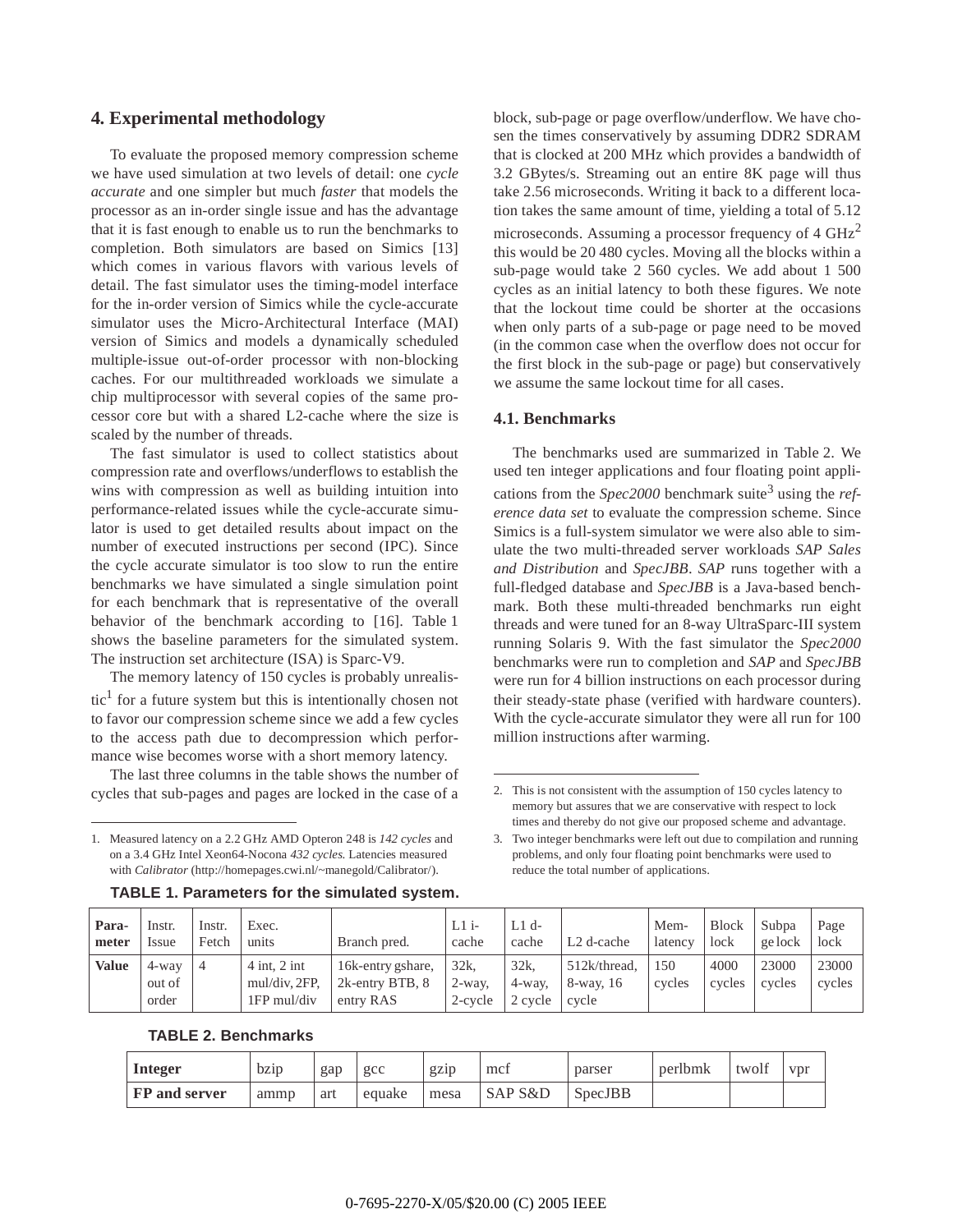# **5. Experimental results**

This section presents the experimental results. We start by investigating how much of the potential compressibility that is lost due to fragmentation depending on how the block, sub-page and page thresholds are chosen in Section 5.1. We then investigate the performance critical parameters in Section 5.2 and present detailed performance results in Section 5.3.

### **5.1. Fragmentation and thresholds**

The compression results presented in Section 2.2 assumed that a block can be of an arbitrary size but often this is not practically implementable. In the architecture presented in Section 3, it is assumed that a block can be any of *n* sizes where *n* is chosen to be four in our evaluation. Further, a number of blocks are clustered into a subpage that also can be one of four different sizes (called subpage thresholds). Finally, the sub-pages make up a page that also can be one of four sizes (called page thresholds). Each of these levels in the hierarchy will cause fragmentation which reduces the gains from compression. The most straight-forward way to select the threshold values is to place one of them at the maximum size and place the rest of them equi-distantly between the maximum value and zero as shown in Table 3. Note that the way that the block thresholds are chosen is slightly different, in the sense that the first block threshold is chosen to be zero. The effects of this will be studied later.

|          |      | າ    |      | 4    |
|----------|------|------|------|------|
| block    |      | 22   | 44   | 64   |
| sub-page | 256  | 512  | 768  | 1024 |
| page     | 2048 | 4096 | 6144 | 8192 |

**TABLE 3. Threshold values.**

The resulting fragmentation is shown in Figure 5 which shows the resulting size in percent compared to the original size. This ratio was measured every 1-billion instructions and the bar represents the mean value. In each point, this ratio was calculated for all pages that had been touched at that time. For the *Spec2000* applications, only user accesses were considered to avoid measuring operating system pages that are typically shared across applications since this would bias our results. Tests with system accesses did not change the results significantly. The leftmost bar for each benchmark represents the compressed size without fragmentation. The next three bars represent the achieved compression when fragmentation is taken into account at each level. The rightmost bar is the most interesting one since that includes fragmentation from all levels and thus represents the resulting size after losses due to fragmentation. Despite the losses due to fragmentation there are still great wins to be made by using compression — 30% of the memory is freed up!

Apart from that the compression gains are large, the compressibilities of most benchmarks are rather stable over time. This is shown in Table 4 which contains the standard deviation of the compression ratio where the compression ratio is measured in percent. Of all the *16* benchmarks only *gap*, *gcc* and *mcf* have a standard deviation that is higher than *10*.

As described in the previous section the thresholds for the blocks, sub-pages and pages were chosen equi-distantly. This is the best choice if the block sizes are uniformly distributed. If the distribution is not uniform, however, so that many blocks are of one or a few sizes close to each other, it will be advantageous to choose the threshold values to be just slightly above the sizes for these blocks, since that will reduce the losses due to fragmentation.



**FIGURE 5. Mean size with equi-distant thresholds. The left most bar contains no fragmentation. For the other bars, fragmentation on the three levels (block, sub-page and page) is added.**

| TABLE 4. Standard deviation of the compression. |  |  |  |
|-------------------------------------------------|--|--|--|
|-------------------------------------------------|--|--|--|

| bzip | gap  | gcc         | gzip | mcf       | <b>par</b> | perl | two  | $\vert$ vort $\vert$ vpr |      | am | l art       | equ  | mes  | sap   | jbb  |
|------|------|-------------|------|-----------|------------|------|------|--------------------------|------|----|-------------|------|------|-------|------|
| 15.5 | 16.9 | $12.4$ 15.5 |      | 13.7 0.97 |            | 1.97 | 0.83 | $\vert 2.2 \vert$        | 0.93 |    | $1.64$ 1.79 | 1.19 | 0.80 | 12.39 | 0.93 |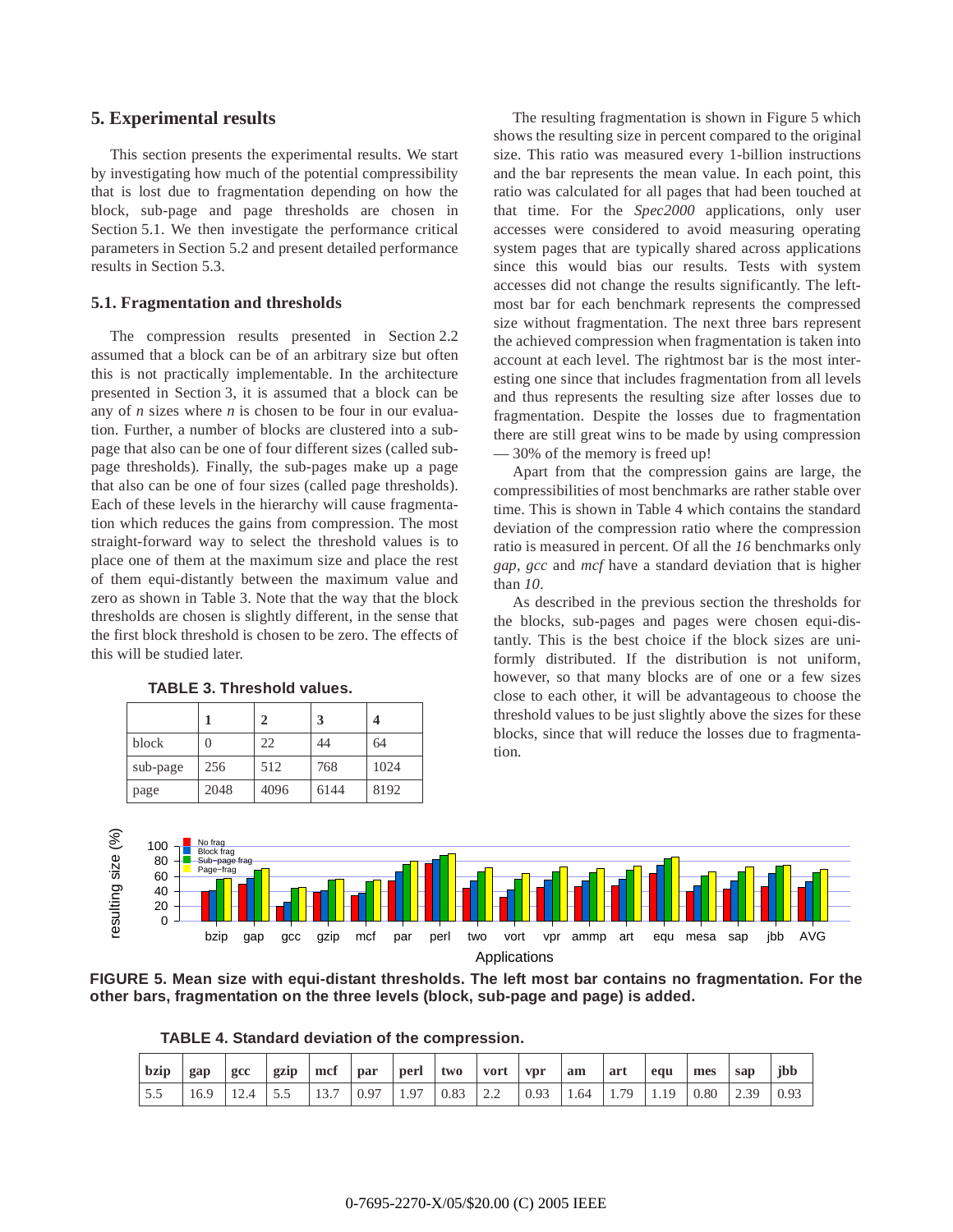Actually, a first step of exploiting this was already done in the above experiment when reserving one of the block sizes for blocks with only zeros. We will next consider the effects of not assigning one size to zero as well as choosing the thresholds more specifically to reduce the fragmentation.

We have investigated fragmentation for five different approaches to establish the thresholds. They can be found in Table 5 and the resulting sizes are shown in Figure 6.

|                           | <b>Block</b>                               | Sub-page                                   | Page                      |
|---------------------------|--------------------------------------------|--------------------------------------------|---------------------------|
|                           | thresh.                                    | thresh.                                    | thresh.                   |
| Equi                      | 16, 32, 48, 64                             | 256, 512,<br>768, 1024                     | 2048, 4096,<br>6144, 8192 |
| Equi zero                 | 0, 22, 44, 64                              | 256, 512,<br>768, 1024                     | 2048, 4096,<br>6144, 8192 |
| System                    | 0, 22, 44, 64                              | 22, 400, 710,                              | 1024, 4096.               |
| global                    |                                            | 1024                                       | 6144, 8192                |
| <b>Benchmark</b>          | optimized per                              | optimized per                              | 1024, 4096.               |
| global                    | benchmark                                  | benchmark                                  | 6144, 8192                |
| <b>Benchmark</b><br>local | optimized per<br>page in each<br>benchmark | optimized per<br>page in each<br>benchmark | 512, 4096,<br>5632, 8192  |

**TABLE 5. Summary of investigated sets of thresholds.** 

The first one has equi-distantly selected thresholds. The second one is the one already evaluated with one size assigned to zero. The third set of thresholds are calculated to optimize for the mean value of all benchmarks (given the distribution of compressed sizes for the various benchmarks). Note that the block thresholds happened to be the same as the once in the previous case but the sub-page and page thresholds differ. The fourth set contains individual block and sub-page thresholds for each benchmark, but global page thresholds. Such thresholds could be used in a system where the thresholds can be included in the binary after profiling an application. The final set of thresholds consists of individual block and sub-page thresholds for each page in each benchmark. This is the fragmentation

that could be achieved by an adaptive mechanism that adjusts the thresholds for each page at run time.

For some of the benchmarks (*e.g., gcc*) the chosen thresholds cause significant variations in the resulting size while for others (*e.g., equake*) the variations are fairly small. The reason that *gcc* benefits significantly from other individual thresholds is that the size distribution of compressed blocks is not uniform but very skewed.

Also note that for three applications (*parser*, *equake* and *SAP*) the thresholds that are optimized for all benchmarks imply more fragmentation than equi-distant thresholds. It comes naturally from that we optimize for the average of all applications that some of them will suffer. This average is represented by the rightmost group of bars. According to this average, it is slightly better (with respect to fragmentation) to treat zeros in a special way (second bar) compared with not doing it (leftmost bar). Further, it is possible to reduce the amount of memory resources another few percentage units by choosing thresholds that are optimized for the distribution of the entire system. If individual thresholds (only individual block and sub-page thresholds since the page-thresholds need to be common for all benchmarks) are allowed for the different benchmarks, memory resources can be slightly reduced. However, the big wins are when individual thresholds are allowed for each individual page. This reduces the size from 67% to 60%. For the rest of this paper we use globally optimized thresholds for the system (third bar) but note that an extension to this work could be to find an adaptive mechanism that adjusts the thresholds for each page to approach the size represented by the right most bars.

As described in Section 3, it is possible to use a small hystereses to reduce the number of overflows/underflows. Further, to reduce the bandwidth consumption in the memory system we also propose to create a hierarchy by introducing the unit sub-pages. Using these mechanisms comes with a price in terms of increased fragmentation however. Experiments with and without sub-pages and hystereses resulted in that with no sub-pages the size would be 63% instead of 67%, and if both sub-pages and hystereses are used the size becomes 69%.



**FIGURE 6. Mean compression size (including fragmentation) for various compression thresholds. No hystereses is used.**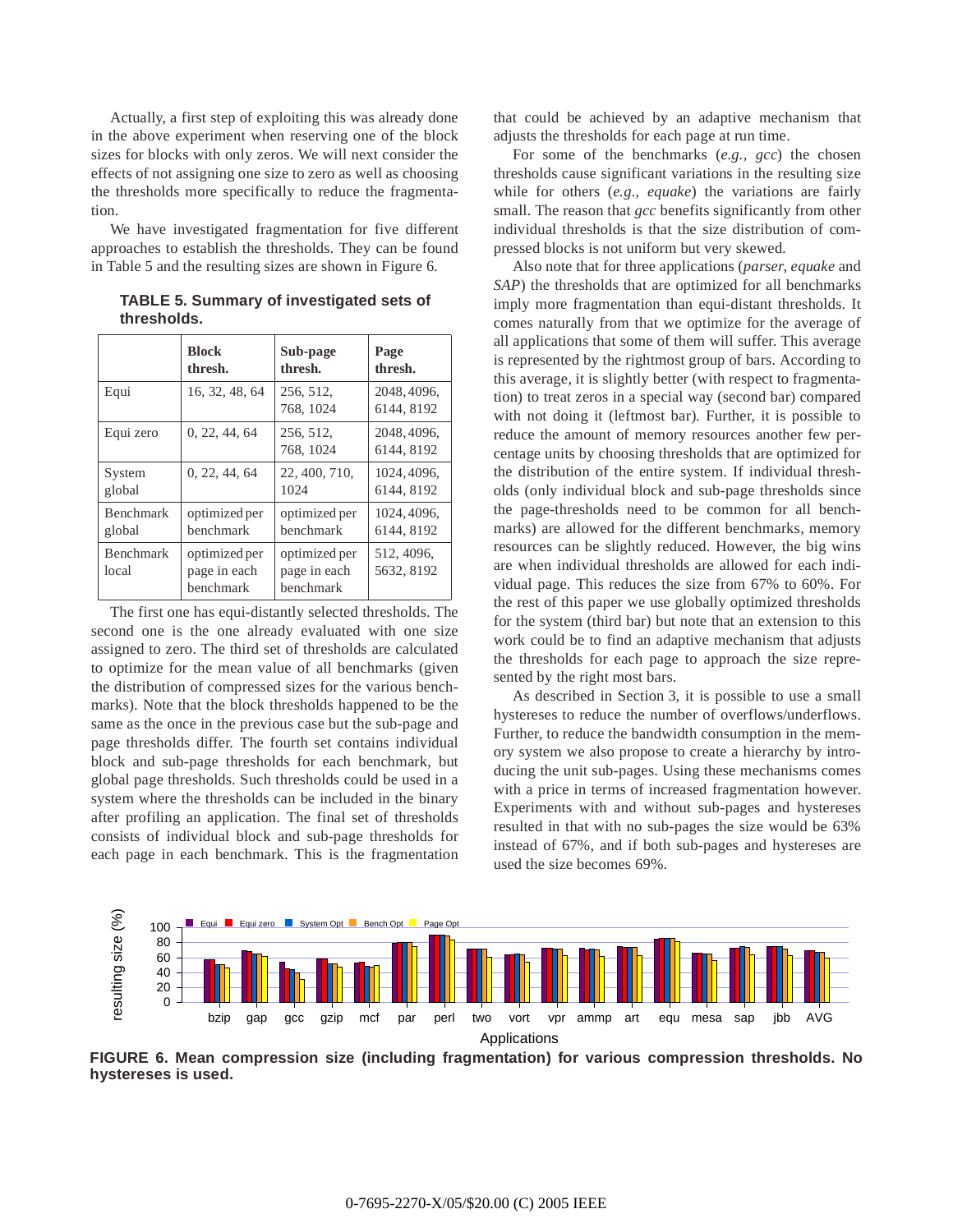#### **5.2. Performance critical parameters**

Now that the compressibility and losses due to fragmentation have been established we will move over to the performance critical issues. With our proposed architecture, one of the three performance critical parameters have been virtually eliminated with the introduction of the BST. The two others, related to decompression latency and relocation of data will be studied next. We start with the decompression latency. The results in this section are based on the *fast* simulator using *complete* runs of the Spec2000 benchmarks, and *long* runs of the server benchmarks as described in Section 4. Cycle accurate performance results based on shorter runs of representative simulation points [16] will be presented in Section 5.3.

**5.2.1. Decompression latency and zeroed blocks.** First of all, let us consider the decompression latency. With a decompression latency of *5* cycles [3], and a memory latency of 150 cycles decompression will increase the memory latency by 3%. A coarse-grained estimate will thus be that for memory-bound applications that spend most of the time in the memory system, the decompression latency could degrade performance by at most *3%*. In reality, the degradation will be lower because of the latencytolerance of the processor and will be investigated in detail with cycle-accurate simulation in Section 5.3. The effect of reading zeroed blocks could be more significant however, since each access to a zeroed block will remove one memory access. Moreover, given that the processor is not able to hide the entire memory latency, it could boost the perfor-

mance in some cases. Table 6 shows the percentage of the L2-cache misses that access blocks that only contain zeros for two cache sizes (512 KB and 4MB per thread).

For many applications, only a small amount of the L2 misses access zeroed blocks but for some applications, such as *gap*, *gcc*, *gzip* and *mesa* more than *20%* of the misses access zeroed blocks. Thus, the effect of reading zeroed blocks could improve performance for a few of the applications depending on how much time they spend in the memory system.

#### **5.2.2. Performance effects of overflows and underflows.**

The third performance critical issue, which is how relocation of data on overflows/underflows is handled depends on the behavior of the benchmarks. Intuition says that in the common case, locking data that will be relocated should not affect performance by much since they are contiguously located to a block that recently have been evicted from the cache and thus should not be accessed in the near future. We will now test this hypothesis. We focus on the system with a 512-KB cache per thread since this increases the miss-rate considerably for some applications and thus makes the number of evictions, and thereby possibly overflows/underflows more frequent. Larger caches should only reduce this potential performance problem.

The bars of Figure 7 show the number of overflows/ underflows per committed instruction for all applications. The leftmost bar for each benchmark represents overflows/ underflows for blocks, followed by sub-pages for the middle bar and pages for the rightmost bar. Note that the y-axis is logarithmic.

|      | bzin | gap  | $_{\rm gcc}$ | gzip | mcf  | par  | perl | two  | vort | <b>vpr</b> | am   | art  | eau  | mes  | sap  | jbb |
|------|------|------|--------------|------|------|------|------|------|------|------------|------|------|------|------|------|-----|
| 512K | 3.0  | 27.3 | 24.8         | 33.3 | 0.07 | 5.9  | 18.8 | 0.24 | 12.1 | 6.0        | 0.55 | 0.05 | 0.07 | 45.3 | 12.6 | 2.4 |
| 4MB  | 15.9 | 29.3 | 67.1         | 42.1 | 0.55 | 0.03 | 27.3 | 0.25 | 23.1 | 40.0       | 10.3 | 20.0 | 0.07 | 53.3 | 14.5 | 1.1 |

**TABLE 6. Percent of L2-cache misses that access a zero block for two different cache sizes. First row: 512K L2-cache per thread. Second row: 4MB L2-cache per thread.**



**FIGURE 7. Number of overflows/underflows per committed instruction. Bars from left to right: block, subpages, pages. The y-axis is logarithmic.**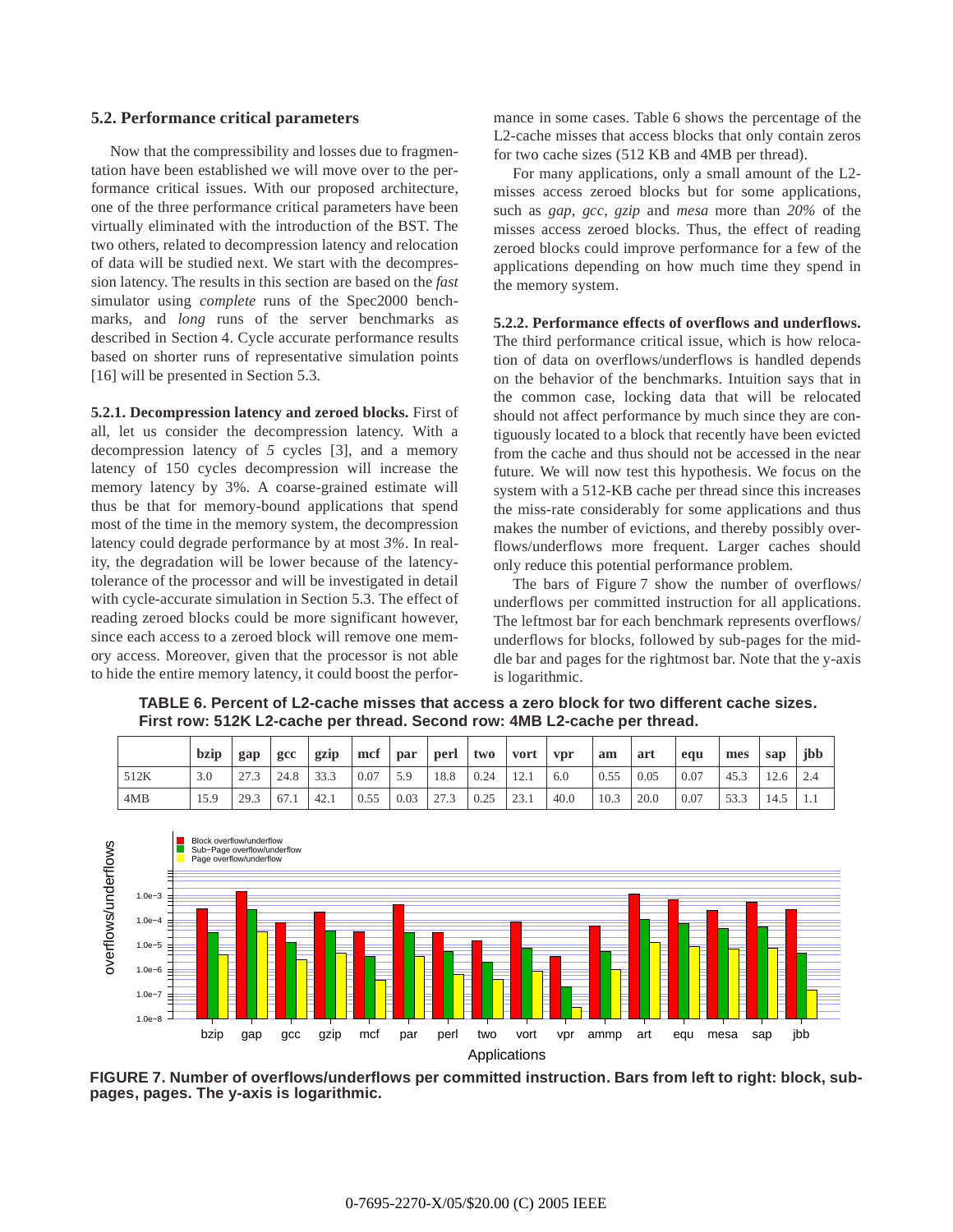The graph shows that for each level in the hierarchy, the number of overflows/underflows are reduced by about an order of magnitude. The main result from this graph is that it justifies the use of sub-pages, since this will greatly reduce the memory bandwidth consumed by data relocation. If sub-pages were not used, then each block overflow/ underflow would trigger the relocation of half a page of data on average (assuming that the block overflows/underflows are uniformly distributed across the page). With the use of sub-pages, only half a sub-page of data needs to be relocated in about 90% of these occasions.

The bandwidth effects of the above events turn out to be that the peak bandwidth is virtually unchanged if sub-pages are used since the number of overflows for *mcf*, which is the most bandwidth demanding application, is negligible compared to the number of cache misses. If sub-pages would not have been used, the peak bandwidth had increased by 77% making *art* the most bandwidth-consuming application. The average bandwidth on the other hand increases by 58% with sub-pages and 212% without subpages. The average bandwidth is of more interest for multithreaded systems (SMT, CMP or multiple processor chips). However, note that the discussed bandwidth is the memory bandwidth and not the processor chip bandwidth since an off-chip DMA-engine performs the data relocation.

While the number of overflows/underflows affects the bandwidth pressure to memory, it does not have a first order effect on performance since the processor can continue to execute while the DMA-engine is relocating data. If the processor tries to access data in memory that is locked, however, it does have to stall (referred to as *lock stall*). Intuition says that the number of lock stalls depends on for how long the data is locked. We have experimented with three relocation latencies each for blocks, sub-pages and pages. They are 100, 1000, and 10 000 cycles for blocks, 1000, 10 000, and 100 000 for sub-pages and 10 000, 100 000, and 1 000 000 for pages. The ranges include the chosen relocation latencies of 4000, 23000, and 23000.

The main results were that the number of block lockstalls are magnitudes lower than the number of block overflows/underflows. For example, according to Figure 7, *gzip* has slightly more than  $10^{-4}$  block overflows/underflows per

committed instruction. However, even if the sub-page would be locked for 10 000 cycles there would only be about  $10^{-6}$  stalls per committed instruction, while a block lock-time of 1000 cycles would yield about  $10^{-7}$  stalls per committed instruction. A coarse-grained estimate of the performance penalty is to simply multiply the number of lock stalls with the lock stall-time. Thus, for the worstbehaving benchmark (*equake*) choosing 1000 cycles as the lock time would imply that for each instruction, the processor would stall  $7*10^{-6}*1000 = 0.007$  cycles. The difference between the number of sub-page lock-stalls and page lockstalls is not as large as the difference between sub-page overflows and page overflows however. For example, the difference between sub-page lock-stalls and page lockstalls is about a factor of two for *SAP* meaning that using sub-pages can reduce the performance impact but not as much as it reduces the consumed relocation bandwidth.

We also studied the number of lock stalls for systems using hystereses. The results varied greatly across the various benchmarks and stall times. For most of the benchmarks the number of block lock-stalls was reduced by slightly less than a factor of two, but for *vpr* and *twolf* it was reduced between 5 and 10 times. The same holds for *mcf* if the stall time was 10 000 cycles. The effects of hystereses on sub-page and page lock stalls also varied across the different benchmarks. For some benchmarks it was extremely efficient, *e.g.,* SpecJBB where the number of page lock-stalls was virtually eliminated if hystereses was used. While hystereses does not help for all benchmarks, the great reduction in lock stalls for some of the benchmarks justifies its use given the small losses in compressibility as discussed in Section 5.1.

## **5.3. Detailed performance results**

Now after having built intuition into how performance is affected by various parameters we present the final cycle-accurate performance results in Figure 8. The results are shown as normalized IPC, but the baseline IPC numbers are shown above the bars. Note that the range of the yaxis does not include zero since the variations compared with the baseline are extremely small.



**FIGURE 8. Normalized IPC results. The y-axis range does not include zero.**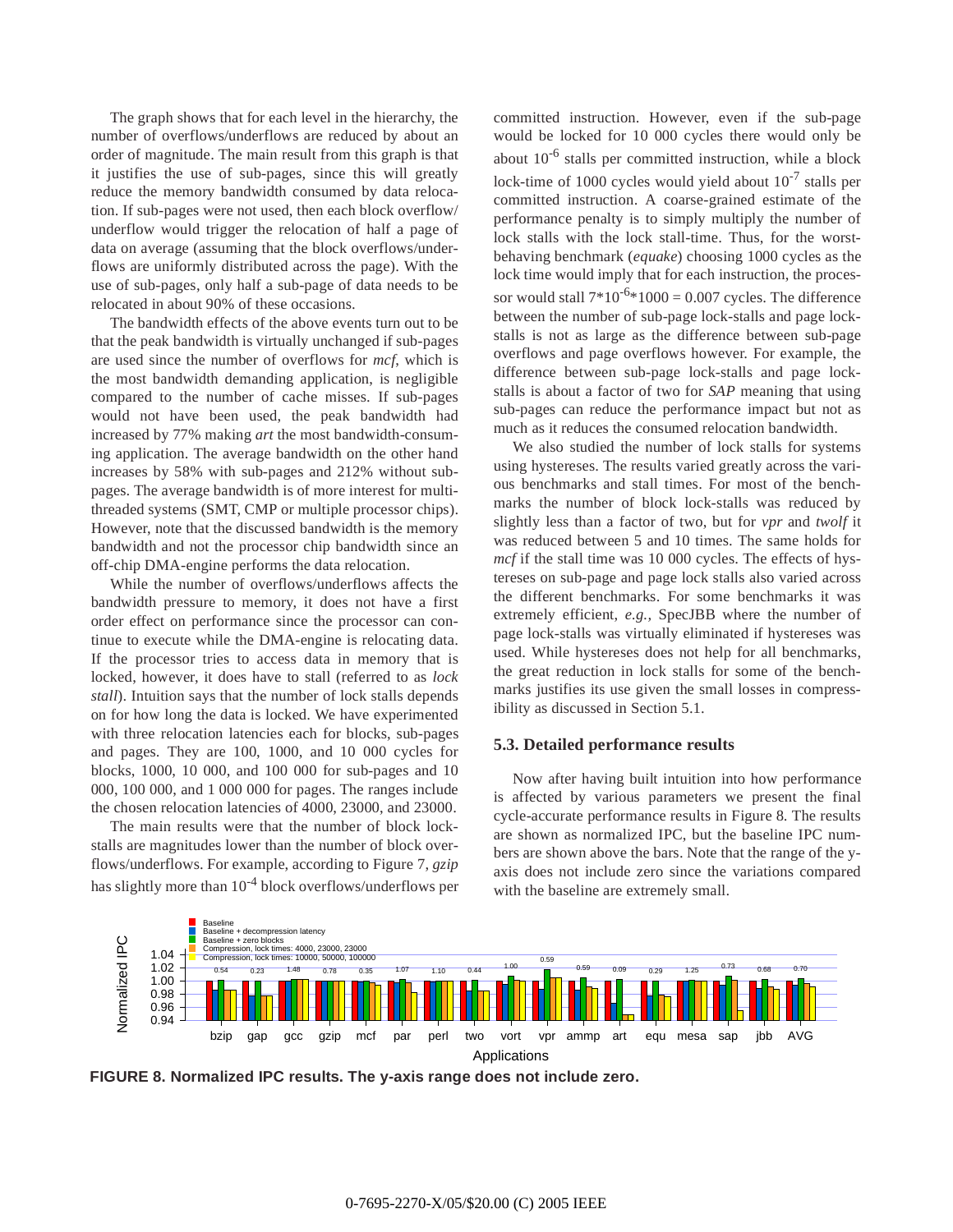The first bar represents the baseline system. The second bar shows the effect of the increased memory-access latency due to decompression. On average, this reduces performance by 0.5% but for *art* the reduction is about *3%.* The third bar shows a baseline system but with the addition that zeroed blocks do not have to be loaded from memory. On average, this increases performance by slightly less than 0.5%. The fourth and fifth bars represent systems where all performance effects of the proposed compression scheme are factored in. The lockout times for the fourth bar are 4 000, 23 000, and 23 000, and for the fifth system they are 10 000, 50 000, and 100 000. The average performance degradation for the realistic latencies is less than 0.5% and for the worst-behaving benchmark (*art*) it is 5%. Using even longer latencies reduces average performance by less than 1% but now also SAP starts having problems with a degradation of about 4.5%. We can conclude that the performance impact of the proposed memory compression scheme is negligible.

# **6. Related work**

Most of the earlier work on applying lossless compression to main-memory level data has considered dictionarybased methods that are more effective on bigger chunks of data. It was therefore natural to apply it to only memory pages that were selected as victims to be paged out to reduce performance losses of locating and decompressing pages. Douglis's [6] work aimed at reducing the paging overhead by freeing up memory in this fashion. Kjelso *et al.*[12] and Wilson *et al.* [21] demonstrated that a substantial reduction of paging overhead could be achieved by more accurately deciding which pages to compress. Wilson *et al.* [21] extended the virtual memory manager with a cost/benefit analysis to predict the reduction in page fault rate given an assumed compression ratio and use it to adaptively size the compressed portion of the memory. More recently, De Castro *et al.* [4] improved upon that by reducing the paging overhead further.

Despite the fairly significant decompression latencies, these systems could in many cases demonstrate performance gains because the lower paging overheads dwarfed the performance losses due to less effective access to compressed portions. In the IBM MXT technology [1][19][20], all memory contents are compressed. As noted earlier, reported decompression latencies are in the ball park of a memory access [20]. Moreover, to locate compressed data involves an indirection through a memory-resident table [19]. To shield the processors from these devastating latencies, a large (32 MB), tertiary cache sits in front of the compressed memory. Our approach is to practically eliminate the latency overhead altogether by using a compression technique with a negligible decompression latency

and an effective translation mechanism between the linear and compressed address spaces. Thus, our method does not rely on huge tertiary caches.

As already mentioned, our work is inspired by the frequent-value locality property first discovered by Zhang *et al.,* [23] and refined by Yang and Gupta [22]. Alameldeen and Wood [2][3] exploited this finding in their frequentpattern compression algorithm applied to caches and we have investigated in-depth how effective zero-aware compression algorithms are at in-memory data. A property related to frequent-value locality is that different data can be partially the same. For instance, consecutive addresses only differ in one position. This property has been exploited to compress addresses and data on memory-interconnects in [5][7].

## **7. Conclusion**

In this paper a novel main-memory compression scheme has been proposed and evaluated. A key goal has been to practically remove decompression and translation overhead from the critical memory access path so that a balanced baseline system with little or no paging would not suffer from any performance losses. The compression scheme addresses this by using a fast and simple compression algorithm previously proposed for cache compression. It exploits our observation that not only memory words, but also bytes, and entire blocks and pages frequently contain the value zero. In fact, we have shown that simple zero-aware compression algorithms are efficient when applied to in-memory data since as much as 30% of all cache blocks and 55% of all bytes in memory are all zero.

Further, the compression scheme uses a memory layout that permits a small and fast TLB-like fast structure to locate the compressed blocks in main memory without a memory indirection. Finally, it is shown that by arranging a memory page logically into a hierarchical structure with a small slack at each level, and by using a DMA-engine to move data when the compressibility of a block is changed, it is possible to keep the performance overhead to a minimum while at the same time keeping fragmentation at a low level. We have shown that the amount of main memory in a machine can be reduced by 30% with a performance degradation of 0.2% on average.

As a final remark, we have deliberately focused on eliminating performance losses of existing compression schemes. However, compression can also potentially increase performance by reducing bandwidth requirements, and reduce power dissipation. Thus, we believe that this technology is now getting mature for adoption.